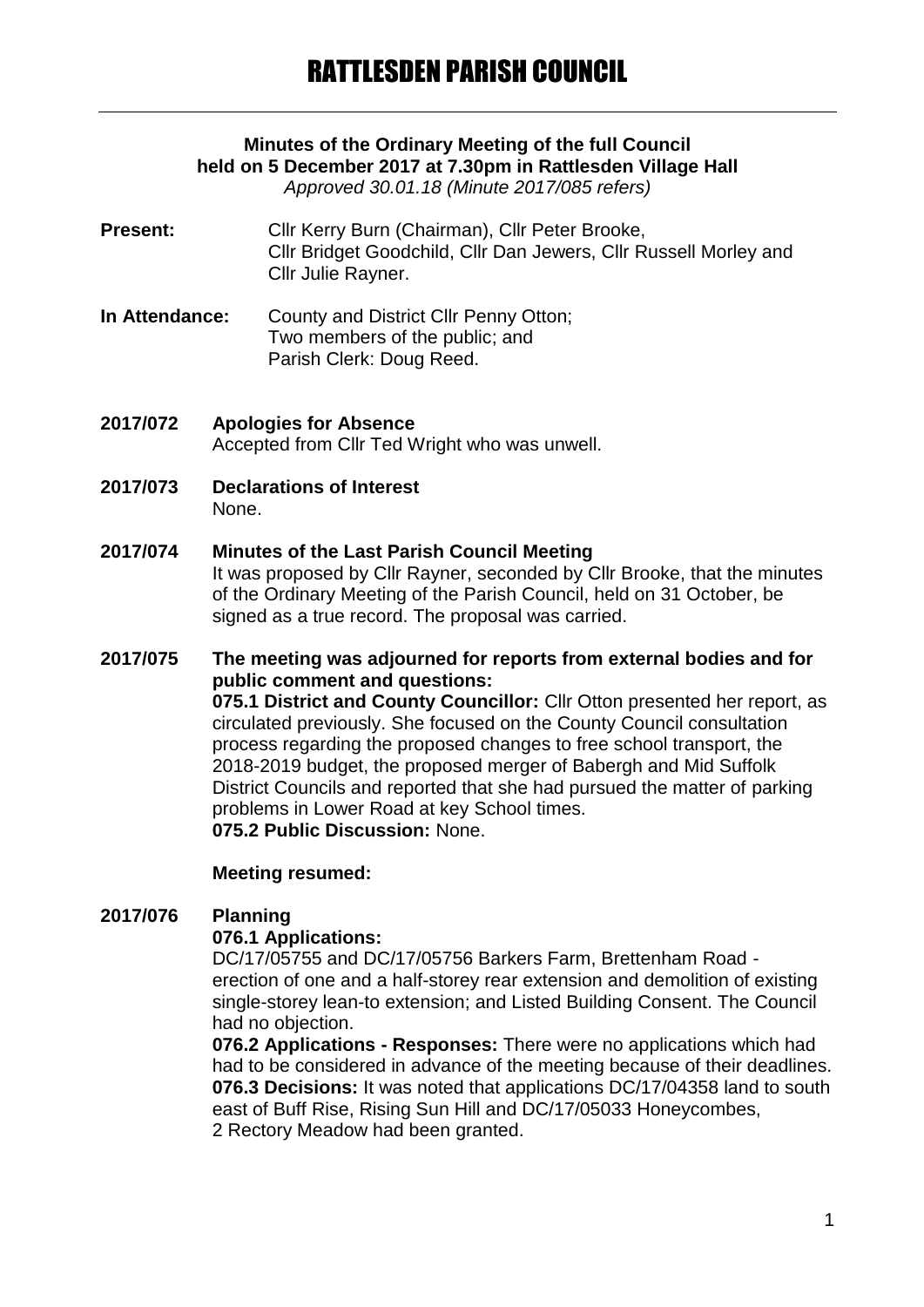# **2017/077 Finance**

**077.1 Financial Report:** The report to 31 October was received. It was noted that the TSB current account stood at £7,213.28 and the deposit account at £13,505.06 further to which it was proposed by Cllr Burn, seconded by Cllr Brooke, that the reconciliation be approved and duly signed. The proposal was carried.

**077.2 Payments and Income:** It was proposed by Cllr Burn, seconded by Cllr Goodchild, that the schedule of payments be approved. The proposal was carried. The schedule comprised the following:

- Litter-picker: salary (November) £144.98;
- Clerk: salary (November) £309.69;
- HMRC: PAYE (November) £77.20;
- Litter-picker: salary (December) £144.98;
- Clerk: salary (December) £309.69;
- HMRC: PAYE (December) £77.20;
- The Felsham Gardeners: Cemetery grass-cutting £380.00;
- The Felsham Gardeners: Cemetery extension maintenance £60.00;
- Mr Roger Heard: 447th Bomb Group Memorial grass-cutting £60.00 (Section 137 expenditure);

Income received was duly noted as follows:

- TSB: business (deposit) account interest (October) £0.57;
- Mid Suffolk District Council: cleansing grant (July-September) £204.10; and
- ◆ Co-op Funeral Services: Cemetery fees £250.00.

**077.3 Budget:** Councillors considered the current financial situation ahead of the next meeting when the precept requirement would need to be determined for 2018-2019. While no action was taken immediately, it was acknowledged that a review was needed and a working group was set up comprising Cllr Brooke, Cllr Goodchild and Cllr Morley to examine matters ahead of the January meeting of the Council.

**077.4 Christmas Tree:** It was resolved that the Council would again finance the acquisition of a tree for the village at a cost of £55.00 (Section 137 expenditure).

**077.5 Defibrillator - Plaque:** Councillors agreed the purchase of a plaque to acknowledge the generous financial support provided by the Community Shop, the Community Council and the people of Rattlesden to enable the purchase of the defibrillator now available at the Village Hall. Cllr Brooke would progress its acquisition.

## **2017/078 Cemetery**

The Council considered plans and ideas for the extension to the Cemetery and reviewed the future financial implications. It was resolved that the repair to the bottom step of the War Memorial needed to be effected at the earliest and an estimate of £25.00 to undertake the task was accepted from The Felsham Gardeners. Other work was agreed, including the need for grass-cutting to include the new extension, but it was accepted that competitive quotations needed to be sought to satisfy financial regulations. The Clerk would make the appropriate arrangements. It was also agreed that plans for the Cemetery extension needed to be drawn up and the